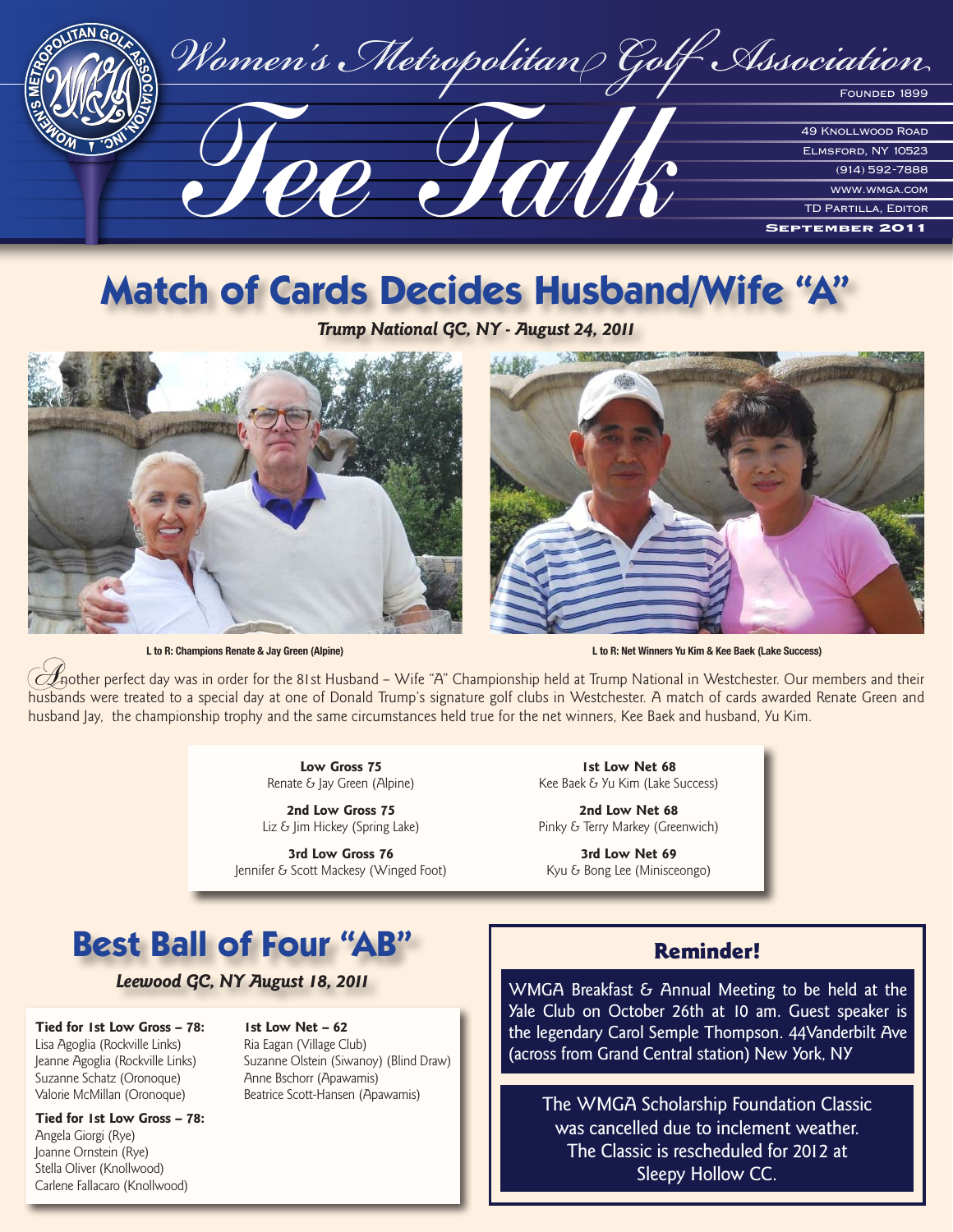### **Double Repeats for Sisters**

#### *Brooklake CC, NJ – August 11, 2011*

 $\mathscr I$ he Sister-Sister Championship was a repeat performance for the 2009 and 2010 champions, Phoebe Timpson and her sister, Wendy Havens. The sister team of Cathy Fischberg and Sue Fishler took home the net trophy again this year. The Sister-Brother trophy was awarded to first time winners Linda Greene and her brother, Marc Wein and the net winners, Gloria Shea and her brother, Joe Jerkovich, were also first timers!





**L to R: Sister/Sister Champs L to R: Sister/Sister Net Winners L to R: Sister/Brother Champs L to R: Sister/Brother Net Winners Cathy Fischberg (Basking Ridge) & Sue Fishler (Innisbrook) (Meadow Brook) Sue Fishler (Innisbrook) Linda Greene (Paramount) Jerkovich (Raritan Valley)**





### **"ONE" WOMEN'S GOLF ASSOCIATION at Basking Ridge CC, NJ**

#### *By Leanne Leonard*

 $\mathscr{F}_s$  there a subtle divide between the women who play in your week-day golf association and members of the WMGA? If so, maybe one change made at Basking Ridge CC in New Jersey can help you bring all of your golfers together.

Cindy Rowan, a new member of the club, noticed a disconnect between the women who played in the WMGA team matches and those who played in the Women's Association week-day leagues. She asked Leanne Leonard, their 2010 MET Rep, "is there a division between the two groups or is it my imagination?"

Leanne's response was, "it isn't intentional, but it's always been this way." With the support of many, Cindy formed a new week-end league working with the existing Association to encompass all the golfers under "one" Women's Golf Association. Today, there are  $60 +$  women who are a part of this organization with many playing both during the week and in the new week-end group, bringing all the women together and drawing new members looking for competitive play on the week-ends.

### **Last in the series on the USGA Course Rating System**



*By Alison May*

A*Course Rating* is a mathematical evaluation of the difficulty of a golf course from the perspective of a scratch golfer and then from the perspective of a bogey golfer. This evaluation process generates three important numbers, the *Course Rating*, the *Bogey Rating* and the *Slope Rating.* The Course Rating is the score that a scratch golfer is expected to shoot on that particular golf course. The Bogey Rating is the score a bogey golfer is expected to score on that same course. *The Slope Rating is the comparison between those two numbers, which when applied to a player's Handicap Index, will allow an equitable competition to take place between any two players of any two skill levels.* 

Many golfers have a misconception about the course rating system, and that the higher the slope rating, the more difficult the golf course. *The course rating is a number that reflects the difficulty of a golf course under normal playing conditions for the scratch player. Slope rating is a number between 55 and 155 which measures the difficulty of a course for average golfers as it compares to the difficulty of the course* 

*for scratch players.* There is no way to draw any comparisons by simply comparing the slope rating of golf courses. Two courses with exactly the same slope are almost never equal in difficulty.